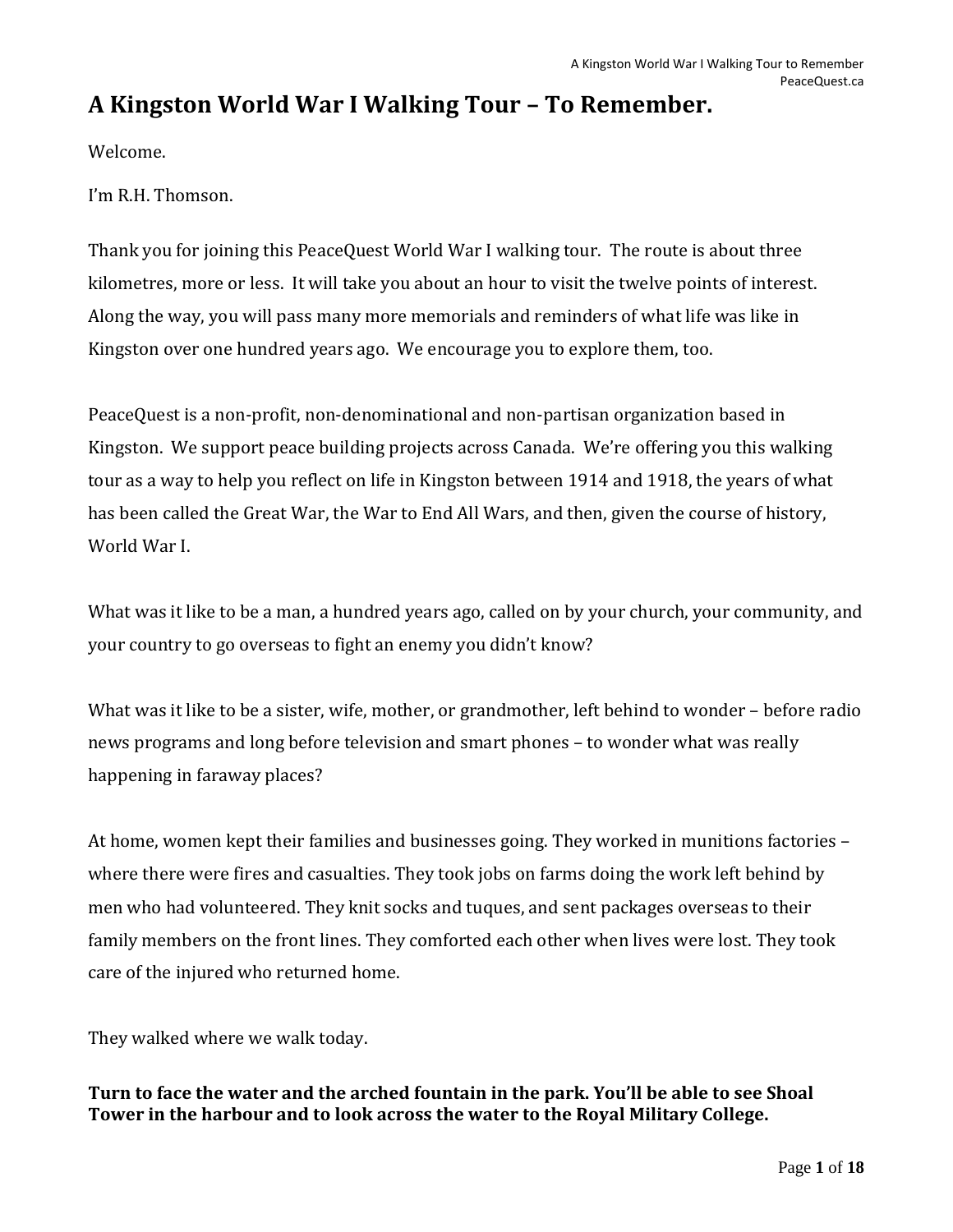## **Stop 1 Ontario Street and Market Street, outside the Visitor's Information Centre**

The Royal Military College, Fort Frontenac, Fort Henry, and the Canadian Armed Forces Base, Kingston, are all within a 20-minute walk. You may wish to explore them later.

John McCrae, the author of the famous World War I poem, "In Flanders Fields", spent time in Kingston in 1893.

He wrote to a friend:

"My windows look right out across the bay, and are just near the water's edge; there is a good deal of shipping at present in the port; and the river looks very pretty."(1)

Many permanent forces were stationed here -- the Royal Canadian Horse Artillery, the Royal Canadian Engineers, the Canadian Permanent Army Service Corps, and the Permanent Army Medical Corps, among others.

Try to imagine what it was like in Kingston in the summer of 1914, days before Britain declared war on Germany ... a busy port and a busy military town.

Noisy, dirty, vibrant.

Cars and trucks are not yet the main means of transportation. Between you and the water, trains are running back and forth. The streets are full of people, horses, and carts.

You are in the heart of the city.

**Turn to face City Hall and with the water on your left walk past the Visitor Centre, going south along Ontario Street away from the harbour. Cross Clarence Street and head towards the corner of Johnson and Ontario Street. Standing at the southeast corner, look across the street.** 

**Stop 2 Grand Trunk Railway Inner Station**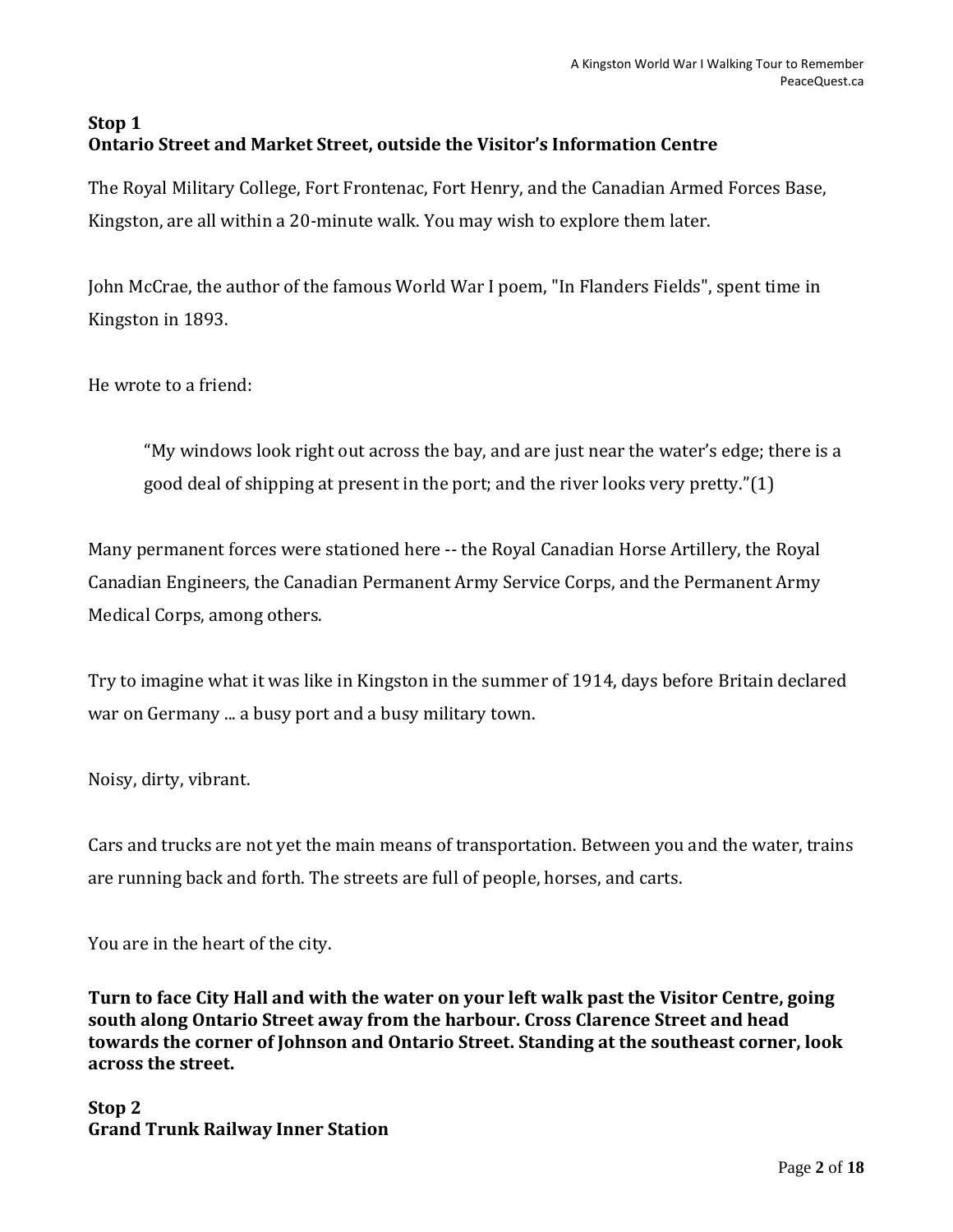In 1914, the restaurant on the southwest corner was the Grand Trunk Railway's Inner Station.

Troops heading to war left Kingston from this station or from the Outer Station a few miles north on Montreal Street.

There were no major highways then and trains were the most efficient way for people and troops to travel east -- to Montreal and then, for the military, to the training base at Valcartier, Quebec.

There is a newspaper report from the Daily British Whig, dated August 14, 1914, written by a reporter who must have been standing close to where you are now.

Headline: "Kingston Volunteers – Left for Valcartier on Saturday afternoon" –

"The eighty men from the  $14<sup>th</sup>$  regiment, who have volunteered for overseas service, left the city on Saturday afternoon at 1.08 o'clock, from the Grand Trunk station. The volunteers assembled at the armouries at 12:15 o'clock, and marched along the streets, which were lined with citizens who in many cases went without their mid-day meal to bid farewell to the men who will represent the local rifle regiment on the battle-field.

The procession was led by the bugle band of the 14<sup>th</sup> regiment ...

There were very touching sights at the Grand Trunk station when the volunteers bade farewell to their relatives and friends and boarded the coaches. There were many tears in the eyes of mothers, fathers and sisters as the boys embraced them." (2)

## **With your back to the water, cross Ontario Street and head up Johnson Street towards St. George's Cathedral, the next stop.**

## **Stop 3 St. George's Cathedral**

Going to war was seen as a duty not only to Canada and to Britain, but also to God. Priests, ministers, and other faith leaders encouraged the men in their congregations to enlist and the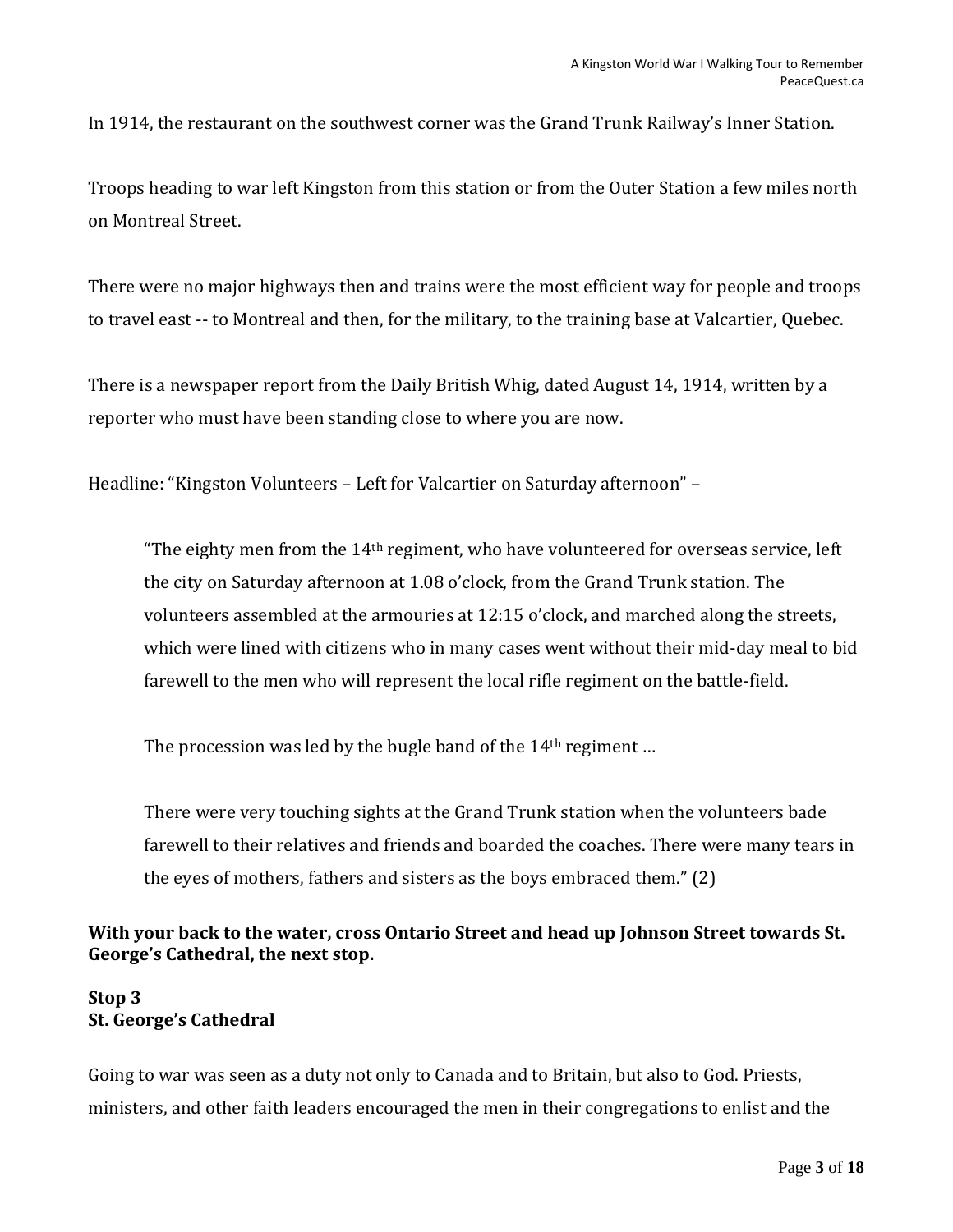women to do what they could for the war effort, including pushing their brothers, fathers, and sons to volunteer for the war**.**

Kingston-born Samuel Dwight Chown was an important leader of the Methodist Church of Canada in the early 20th century, then Canada's main church. At the time, he was fervent in his support for the war effort --

"All Methodists should rally to the Standard and stand foursquare to the blast." (3)

Chown's son wrote to him from Europe reporting that thirteen of his fifteen college classmates had been killed.

"But you needn't worry about me, Father, I am game for anything, and it does not seem like death over here, only like going up to something better." (4)

Reverend Chown later wrote to a grieving father:

"Of course death is a great adventure, but we Canadians are a venturous people; and so believing that the cause for which we are fighting is worth the sacrifice, we carry on." (5)

The role taken on by so many churches to promote the war shocked pacifist Reverend J.S. Woodsworth, who left the Methodist Church before the war was over. He wrote to his mother about a service that he attended at a Winnipeg church, telling her about the war hymns, Old Testament scripture readings hailing the God of Battles, and the organ belting out the national anthems of the allied nations.

"The climax was not reached when the pastor in an impassioned [ap]peal stated that if any young man could go and did not go he was neither a Christian nor a patriot. No! The climax was the announcement that recruiting sergeants were stationed at the doors of the church and that any man of spirit – any lover of his country – any follower of Jesus – should make his decision then and there!" (6)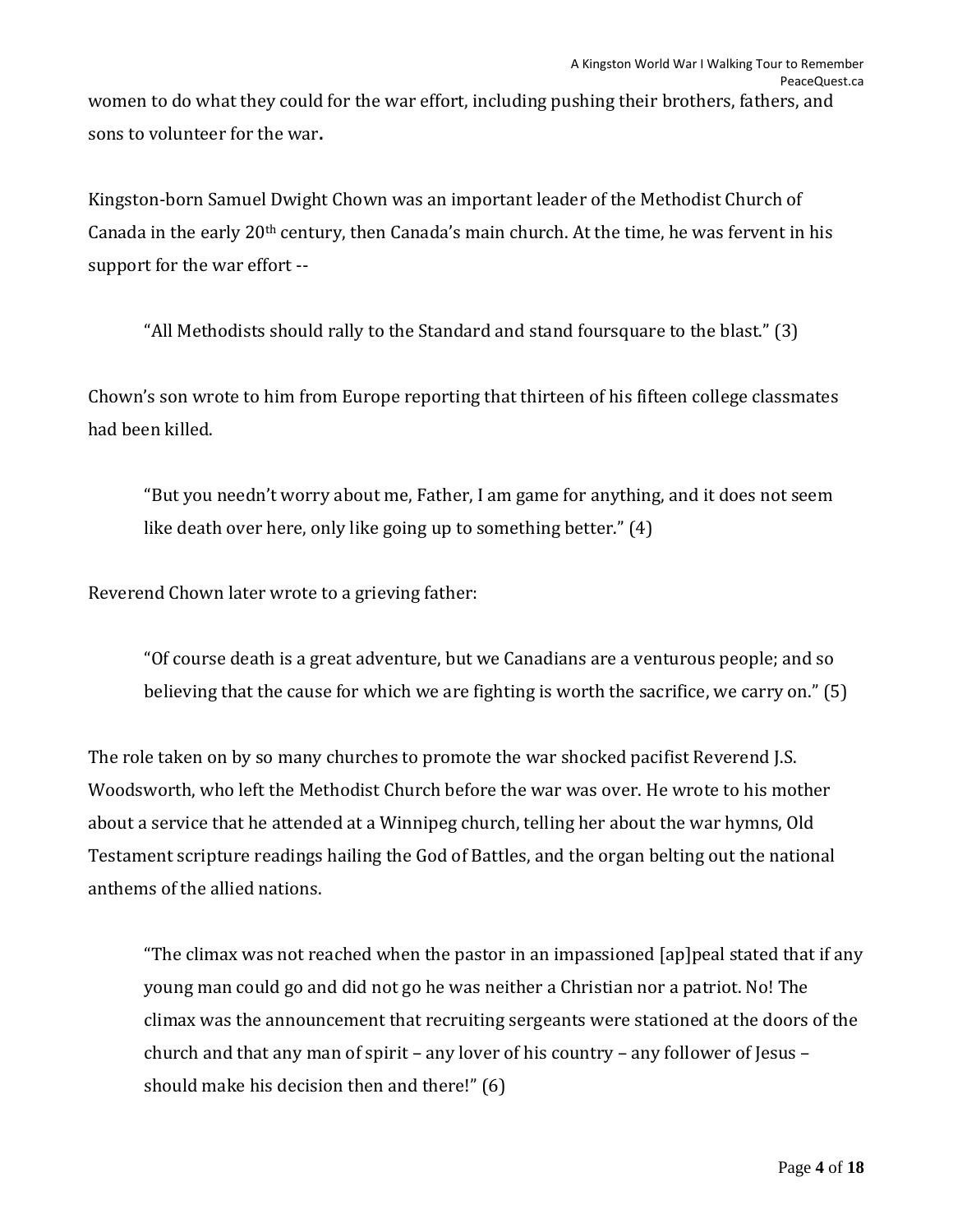One can imagine that many prayers were said within the walls of St. George's Cathedral – and in places of worship across the country - for the safe return of family, friends, and neighbours.

Many Canadians were recent immigrants from Great Britain and were drawn quickly into World War I to support their home country.

South of the border, Americans were keen to stay out of the war. There, the anti-war song, "*I didn't raise my boy to be a soldier*," (7) was a hit in 1915. It was written by Canadian Alfred Bryan and set to the music by Al Pianadosi. [song]

## **Continue north on Johnson Street, heading away from the lake. Cross to the south side of Johnson Street at Wellington Street, going past the public library. When you are past the library, turn left onto Bagot Street, stopping in front of number 194 Bagot.**

## **Stop 4 Bagot Street between Johnson and Earl**

Thanks to the *Home Town, Home Front (*8) project of the Kingston Frontenac Public Library, we can tell you a bit about the soldiers who once called Bagot Street home.

James Crossley Stewart lived at 194 Bagot Street. He enlisted in 1917, rose through the ranks during the First World War, and was a Commander in World War II.

Further west along Bagot, near the corner of William Street, you'll find 180 Bagot. This was Arthur Tett's home. He left for the war in November 1916, leaving behind his pregnant wife, Bessie. He died overseas of meningitis in August 1917. His son, John, whom he never met, was then four months old.

Between William and Earl Street is 168 Bagot. It was the home of Thomas Vincent Hammond, a clerk who enlisted in January 1916. He survived the war and returned to Kingston.

Next door, at 166 Bagot, lived a tradesman painter, Donald Arthur Layzell. He drove an ambulance during the war.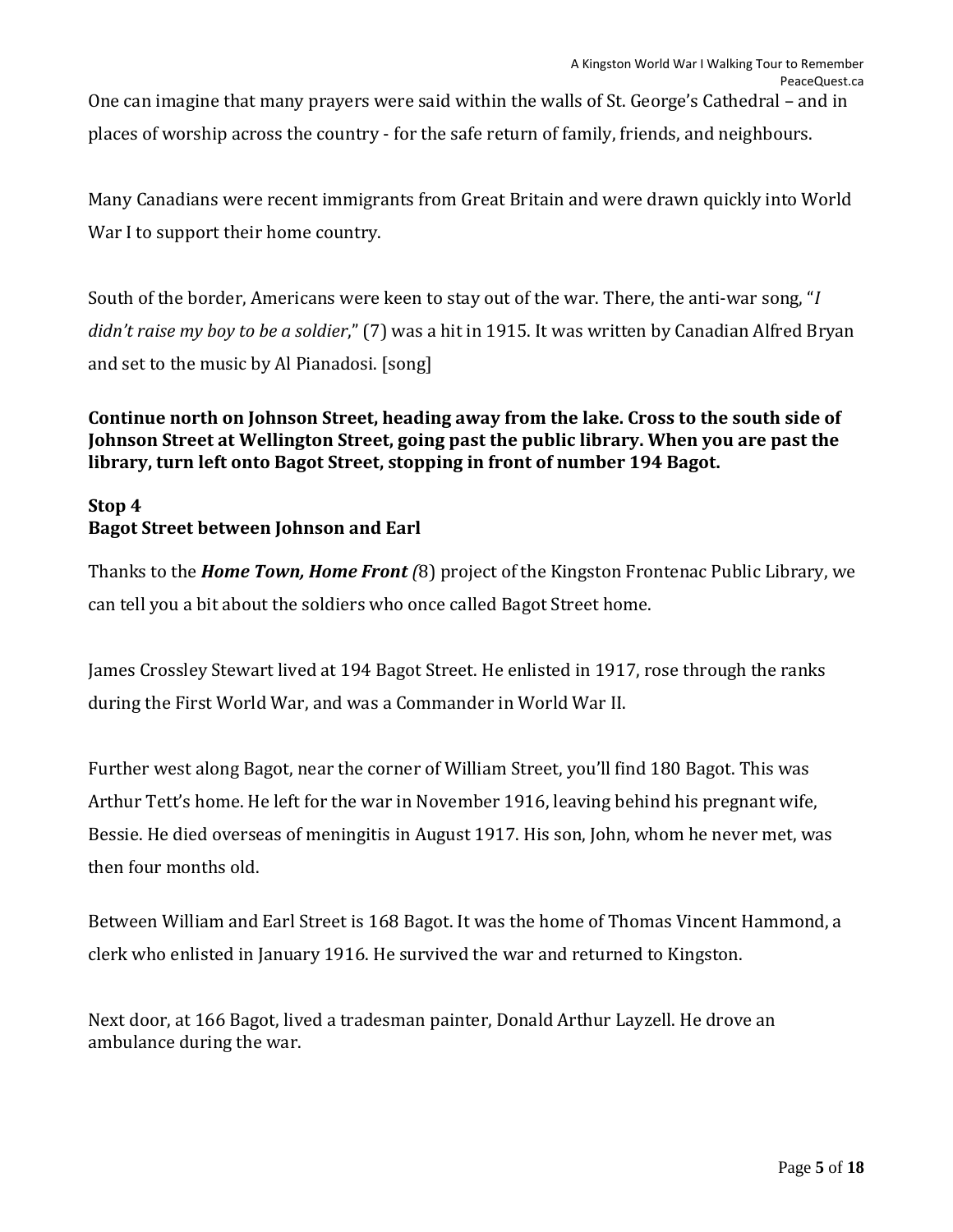Owen Michael Madden, a physician, lived at 164 with his widowed aunt. He enlisted in January 1916 soon after the death by drowning of his new bride. They had been married for two months.

**Continue along Bagot Street to the corner of Bagot Street and West Street. When you get to West Street turn left, towards the lake. Cross Wellington Street and pass a few houses until you come to 55 West Street.**

## **Stop 4A 55 West Street**

This was the home of Nursing Sister Emma Florence Pense. She was born in 1885 and lived in this house with her widowed mother and three sisters. Like many other Canadian nurses at the time, she went to the United States for her training, learning to be a nurse at St. Luke's Hospital, Newburgh, New York.

Nursing Sister Pense was 29 at the start of the war in 1914. She soon left Kingston for England to serve with the Canadian Army Medical Corps.

She was one of the first Canadian nurses to serve on the front lines in Europe. The King and Queen of England presented her with the Order of the Royal Red Cross in 1917, only the second Canadian to receive this honour. Miss Pense survived the war.

## **Retrace your steps by going away from the lake, to the corner of West Street and Wellington Street. Cross West Street and go to the Memorial Monument for the 21st Battalion.**

## **Stop 5**

Memorial to the Twenty-First Battalion

This statue recognizes infantry, the foot soldiers of an army. During World War I they dug kilometres of trenches, waiting for orders to fire from their position or to go over the top on raids or attacks. Men from this area who signed up for the infantry in 1914 were assigned to the 21<sup>st</sup> Battalion of the Canadian Expeditionary Force. The group trained in England and crossed into France in September

1915. This memorial recognizes infantry losses in several of the main battles of World War I -- Ypres, Somme, Vimy Ridge, Hill 70, and Passchendaele.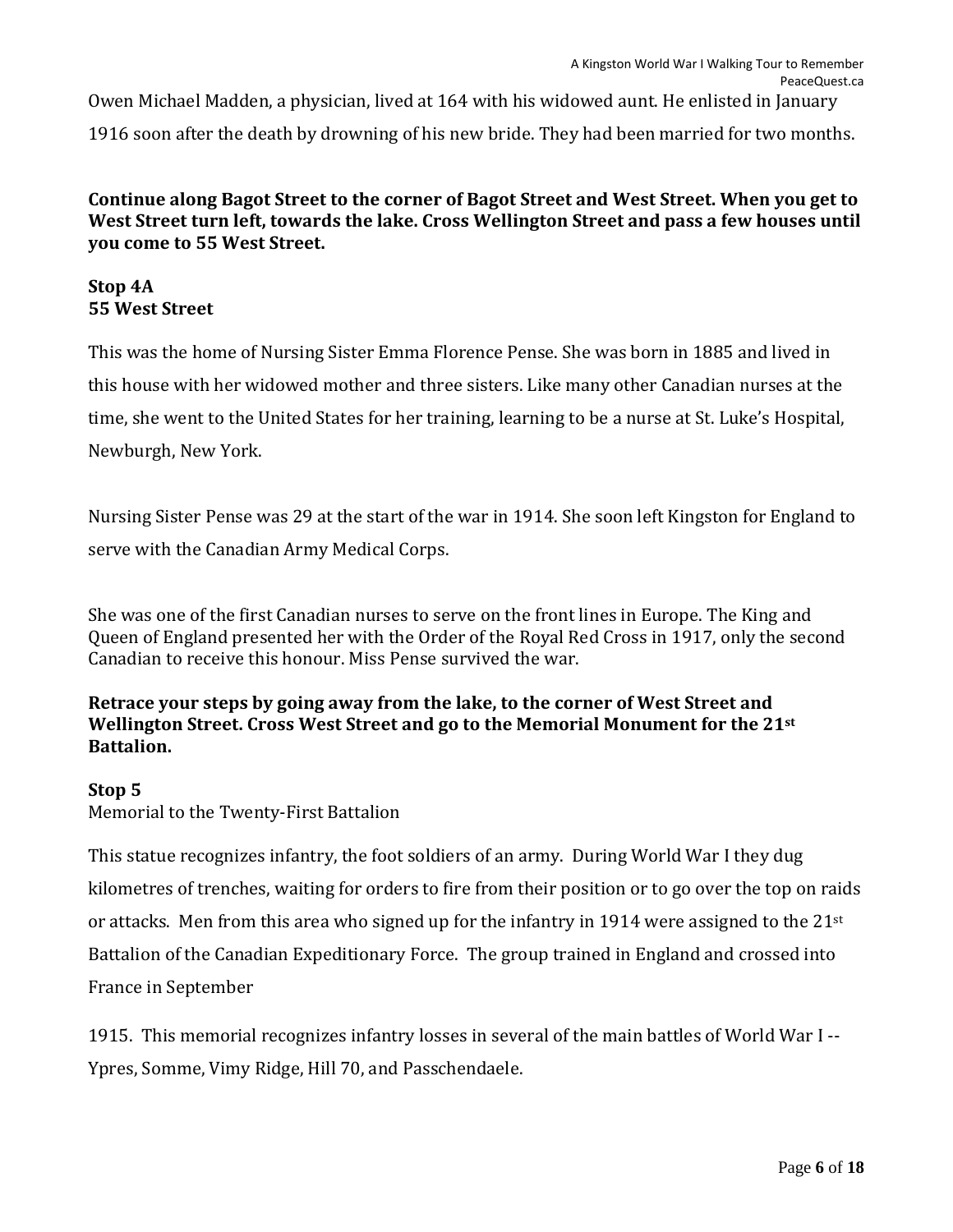The battle at Vimy Ridge lasted four days, from April 9 to April 12, 1917. It involved 100,000 Canadian soldiers.

Losses were heavy …

7,000 Canadian soldiers were injured … 3,500 were killed.

4,000 German soldiers were taken prisoner. The number of German lives lost or soldiers injured is unknown.

At the end of the four days, the German army had been forced off the Ridge, although the Allied forces did not break through the German line. The German military did not attempt to recapture Vimy Ridge, and it was held by the British until the end of the war.

The Germans considered the Vimy battle a draw, not a major loss.

Kingston author Jamie Swift and historian Ian McKay, a professor at Queen's University for many years, have taken a critical look at the four-day battle at Vimy Ridge. Their 2016 book "The Vimy Trap, or How we learned to stop worrying and love the Great War" documents the views of veterans, artists, politicians, and faith leaders. It shows how this short battle came to be misrepresented as a major military victory and, in the 1960s, began being touted as a Canadian coming-of-age-story.

The 21st Battalion survivors of the April battle at Vimy Ridge went on to fight at Passchendaele in October, where heavy rains, deep mud, and exhausted soldiers made it next to impossible to get the big artillery guns to the front lines.

Almost a year later, between August and November 1918, during the final 100 days of the war, the battalions with Kingston soldiers suffered their heaviest casualties.

The words on this memorial, "to the end, to the end, they remain" are from a poem written by Laurence Binyon and published in The Times, London, on September 21, 1914. At that point, the war had only been going on for a few weeks and Binyon was already reflecting on the tragedy of lives lost. Binyon was reflecting also a romantic style that he inherited from the nineteenth century and that writers were still using at the beginning of the twentieth century. World War I was one of the social phenomenon that banished romantic writing forever.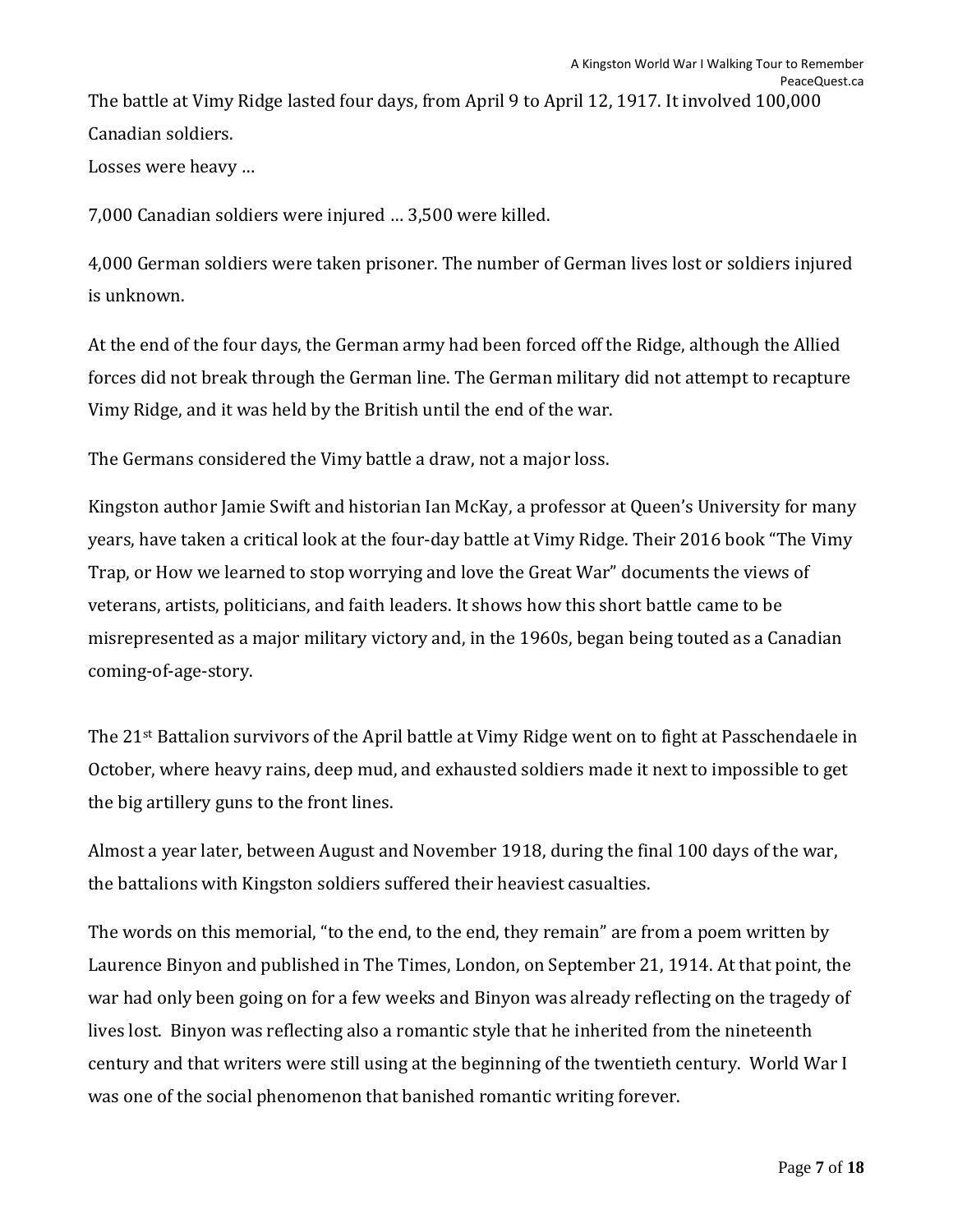## *For the Fallen* (9)

by Laurence Binyon

With proud thanksgiving, a mother for her children, England mourns for her dead across the sea. Flesh of her flesh they were, spirit of her spirit, Fallen in the cause of the free.

Solemn the drums thrill; Death august and royal Sings sorrow up into immortal spheres, There is music in the midst of desolation And a glory that shines upon our tears.

They went with songs to the battle, they were young, Straight of limb, true of eye, steady and aglow. They were staunch to the end against odds uncounted; They fell with their faces to the foe.

They shall grow not old, as we that are left grow old: Age shall not weary them, nor the years condemn. At the going down of the sun and in the morning We will remember them.

They mingle not with their laughing comrades again; They sit no more at familiar tables of home; They have no lot in our labour of the day-time; They sleep beyond England's foam.

But where our desires are and our hopes profound, Felt as a well-spring that is hidden from sight, To the innermost heart of their own land they are known As the stars are known to the Night;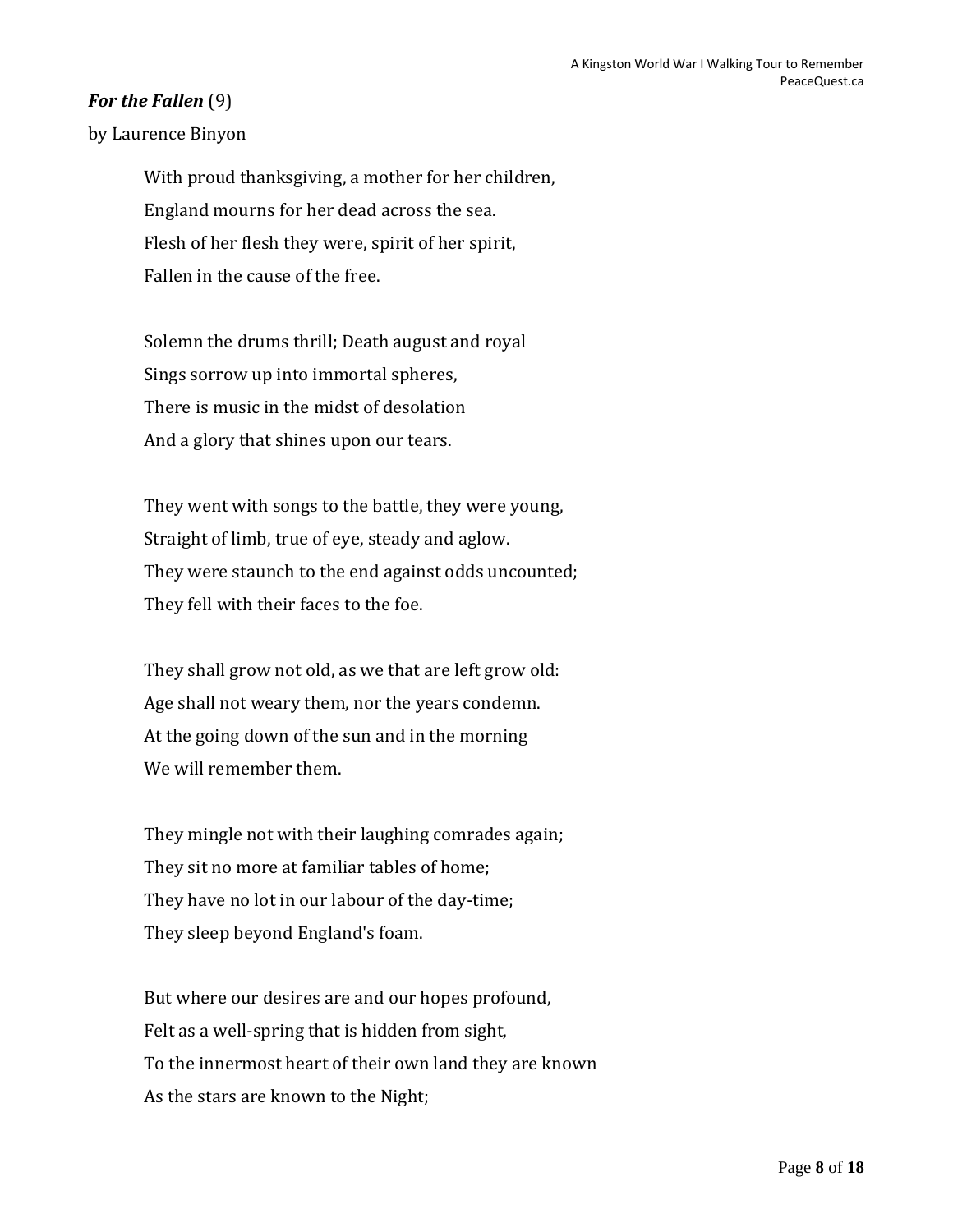As the stars that shall be bright when we are dust, Moving in marches upon the heavenly plain; As the stars that are starry in the time of our darkness, To the end, to the end, they remain.

## **Follow the path behind the statue directly across the park. When you get to Barrie Street, look for the Royal Canadian Air Force Memorial.**

## **Stop 6 The Royal Canadian Air Force Memorial**

Airplanes are a 20th century invention. Wilbur and Orville Wright's first flights took place in Kitty Hawk, North Carolina in December of 1903. Ten years later, the first flying machines were made of animal skins, canvas, and wood. They were unreliable and built without any standards. Each plane handled differently.

So, at the start of the First World War, the role of planes in war was uncertain. There were not many trained pilots and the Generals thought that the planes might scare the horses, the backbone of warfare at the time.

They thought that planes could best be used for reconnaissance, providing information about the movement of troops and identifying weaknesses in battle lines.

A Royal Air Force pilot, Kenneth van der Spuy, reported on an air encounter with another plane:

I spotted a strange aircraft, which I thought didn't look like any I knew, so I sidled up to him and saw that he was a Hun, so I got my shotgun out, and I fired it all away. Then I got my revolver, and we had a revolver battle up there. We were very close to each other, and I could see him quite well, and he could see me quite well. I finished [off] my six shots and he had finished his. We both waved each other goodbye and set off." (10)

It did not take long before the combat role for planes emerged and they began to be outfitted with machine guns to attack other planes – the infamous World War I dog fights in the sky -- or with bombs or fire bombs to drop on battlefields below.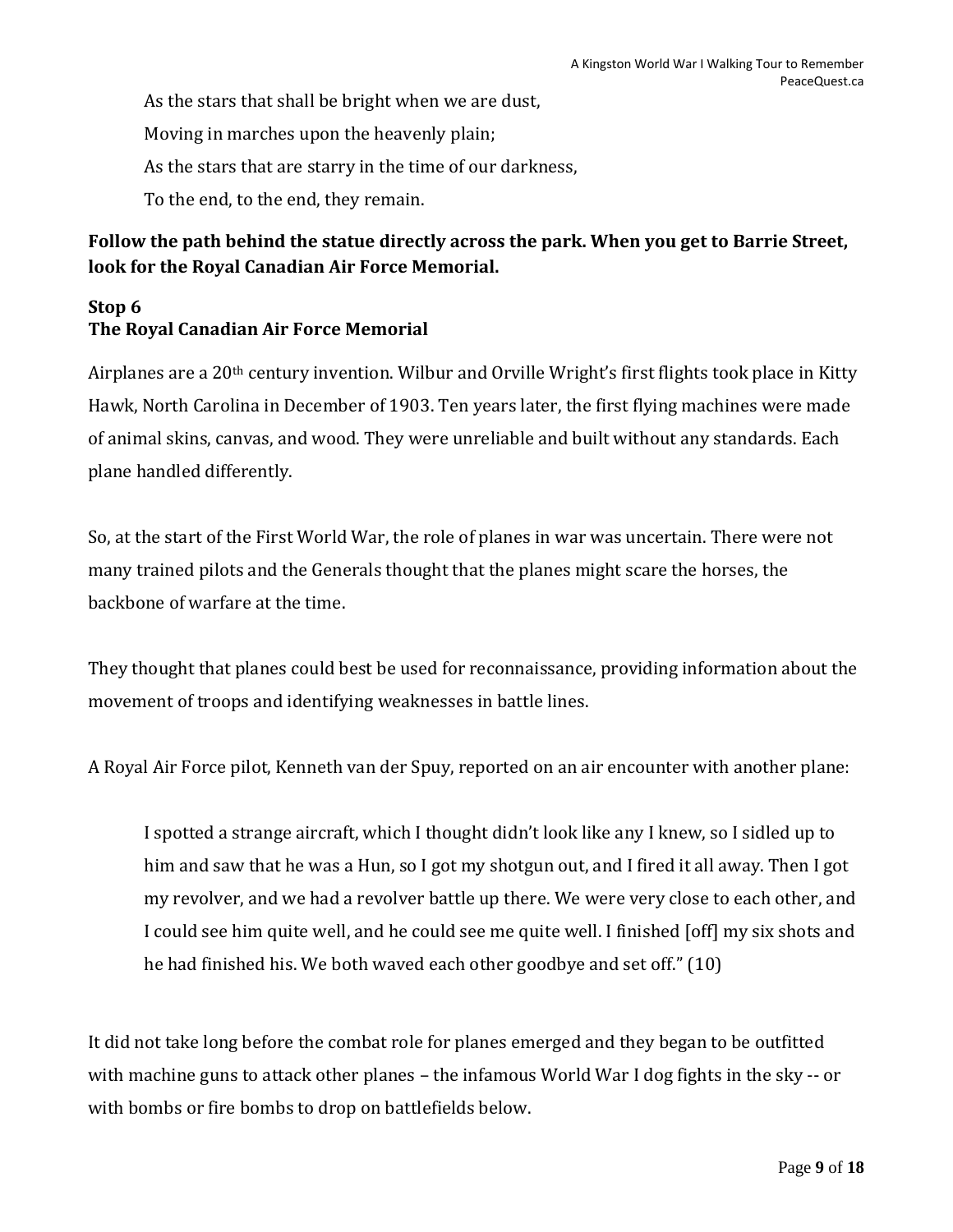During the war, the Royal Flying Corps set up six flying schools in Ontario. There were long waiting lists to get in. This, even though the life expectancy of a new pilot at war was an average of 11 days, or about 50 hours of flying time.

14,000 Allied pilots died during the war, half of them in training.

**Continue down Barrie Street on the park side of the street towards the water. Look for a large oak tree with a stone plaque in the ground next to it. It's near the corner of Barrie and Stuart Streets.**

## **Stop 7 Peace Trees**

An oak tree that is over 100 years old was chosen by the City of Kingston and PeaceQuest Kingston members as a symbolic peace tree. It would have provided shade in 1914, at the start of the First World War.

It was commemorated on September 21, 2013, the United Nations International Day of Peace, with the placement of a plaque at its base. The inscription reads:

"Grieving the tragedy of war Committed to the promise of peace."

The city also planted a young oak tree in 2013, as part of the International Day of Peace activities. You'll find it in the park on the way to the next stop. Look for it as you head to the lake, at the corner of Barrie and O'Kill Streets, opposite 28 Barrie Street.

This is the proclamation passed by Kingston City Council in 2013:

## **Proclamation: Peace Day in Kingston** (11)

Whereas the United Nations has declared that September 21<sup>st</sup> be celebrated annually as International Day of Peace, and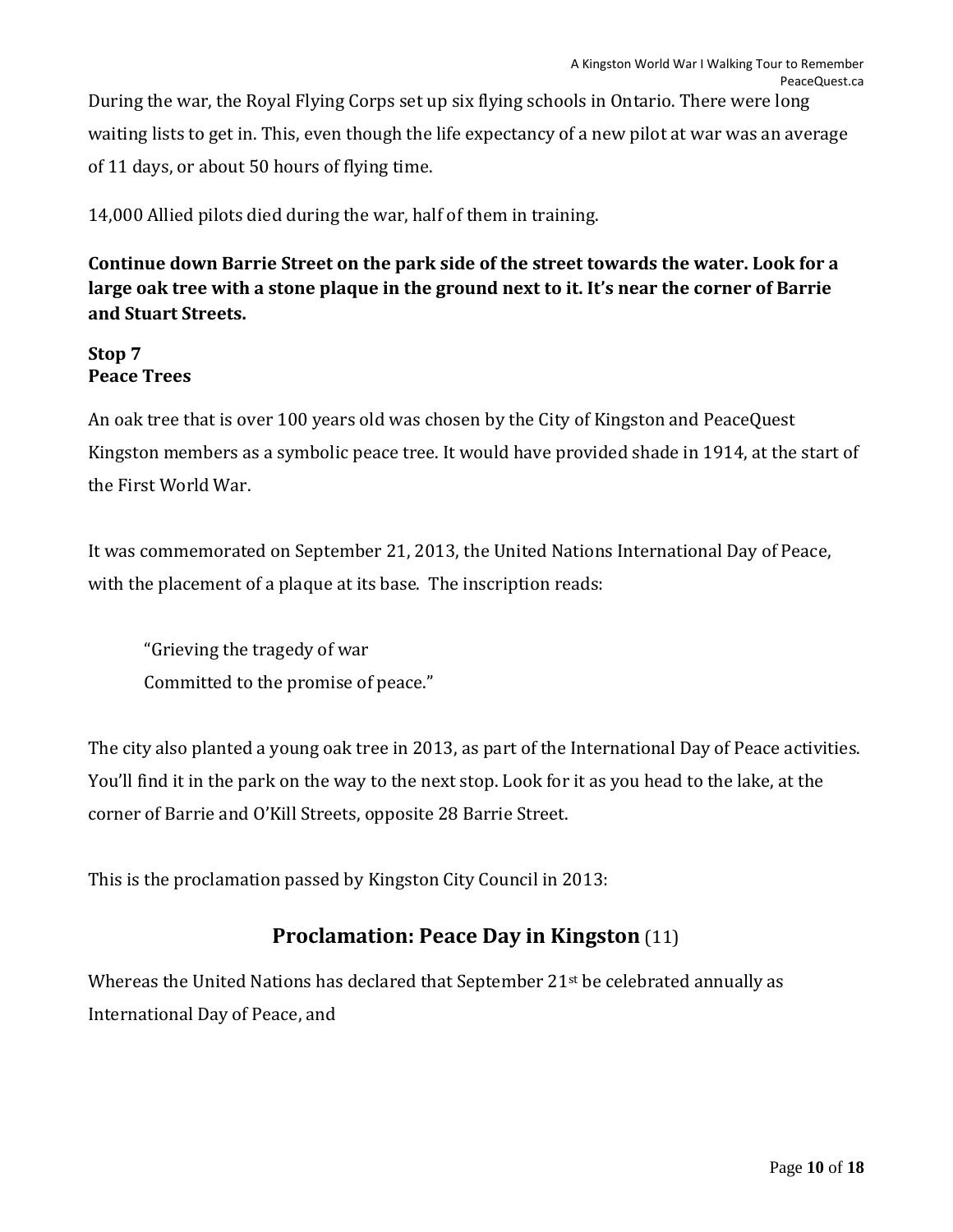Whereas people, communities, and countries around the world mark September 21<sup>st</sup> as a day to cease hostilities and practice non-violence and to promote peace through education and public awareness activities, and

Whereas actions of peace on Peace Day have included of a 60-tonne food drop in Southern Sudan in 2006, the vaccination of 1,400,000 children against the polio virus in Afghanistan in 2008, and the yearly playing of soccer games in all United Nations member nations under the banner "One Day One Goal", and

Whereas the citizens of Kingston are all too familiar with the costs of war and cherish the value of living in peace, and

Whereas the Kingston group, PeaceQuest, is dedicating an old oak tree and planting a young tree in City Park on September 21 to build awareness of peace activities in Kingston, across Canada, and around the world,

Therefore be it resolved that the Mayor and City Council of Kingston declare September 21st to be Peace Day in Kingston and [to] encourage all citizens to do something positive to promote peaceful living in our community and our world.

**Continue walking towards the lake on Barrie Street. At the corner of Barrie and King Street, you'll find the Royal Canadian Horse Artillery monument. Look for the artillery – the big guns – around the monument.**

## **Stop 8 The Royal Canadian Horse Artillery**

This monument lists the names of human casualties. But human lives lost are only part of the story of the war.

It is estimated that 8 million horses died during World War I.

Horses had many roles. They dragged heavy guns into position. They carried soldiers to the front lines, they were often in the fore front of the charge. They moved supplies, pulled ambulances, and took soldiers from place to place.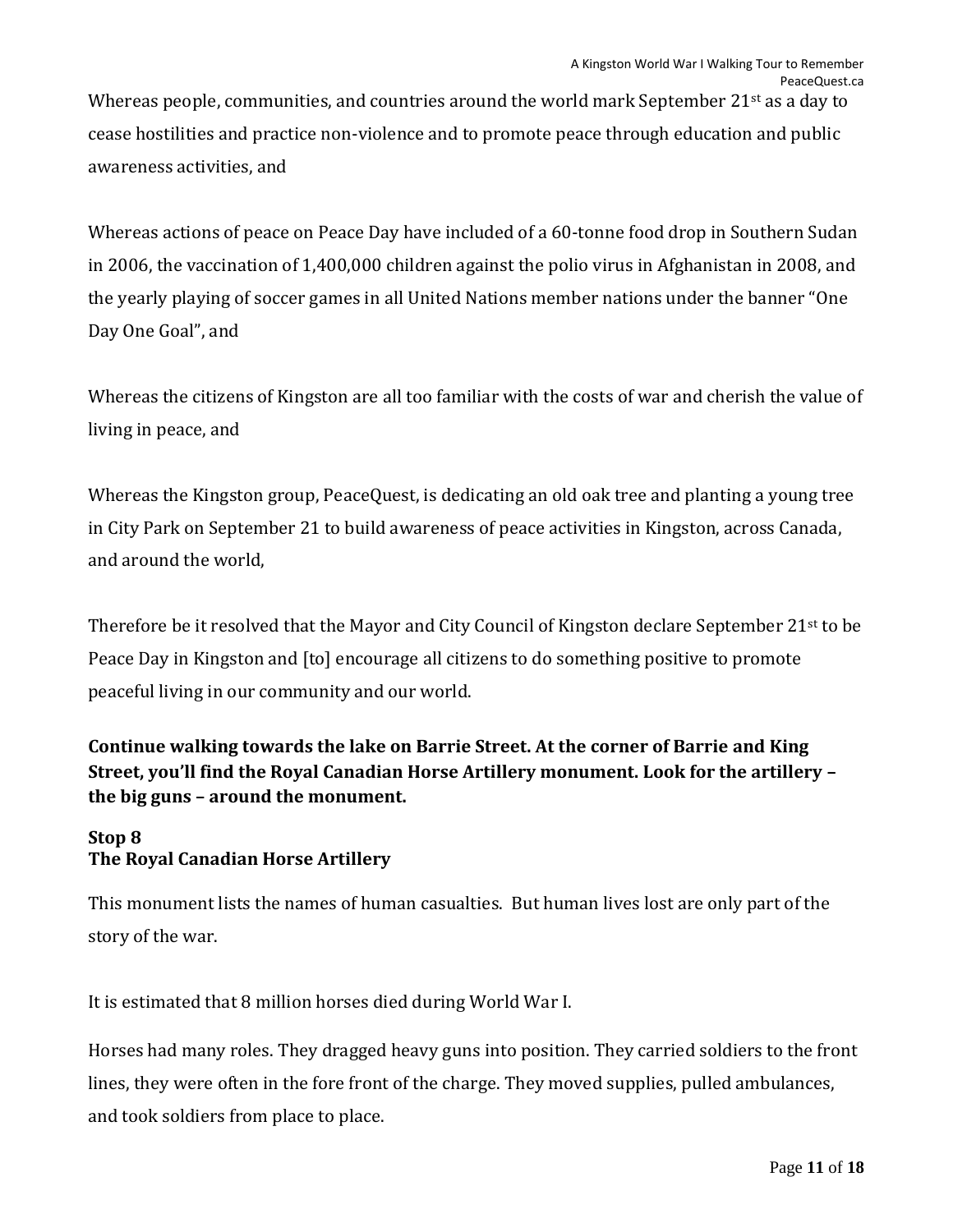The value of horses was well recognized, as author Bert Stokes wrote …

"… to lose a horse was worse than losing a man because after all, men were replaceable while horses weren't." (12)

During the war, machine guns came into use and horses became an easy target. This ended the dominant role of horses in warfare.

The poem, "A Soldier's Kiss", written by British poet Henry Chappell, speaks to the sense of loss soldiers felt when their horses were injured or killed.

#### *A Soldier's Kiss* (13)

by Henry Chappell

Only a dying horse! pull off the gear, And slip the needless bit from frothing jaws, Drag it aside there, leaving the road way clear, The battery thunders on with scarce a pause.

Prone by the shell-swept highway there it lies With quivering limbs, as fast the life-tide fails, Dark films are closing o'er the faithful eyes That mutely plead for aid where none avails.

Onward the battery rolls, but one there speeds Needlessly of comrades voice or bursting shell, Back to the wounded friend who lonely bleeds Beside the stony highway where he fell.

Only a dying horse! he swiftly kneels, Lifts the limp head and hears the shivering sigh Kisses his friend, while down his cheek there steals Sweet pity's tear, "Goodbye old man, Goodbye."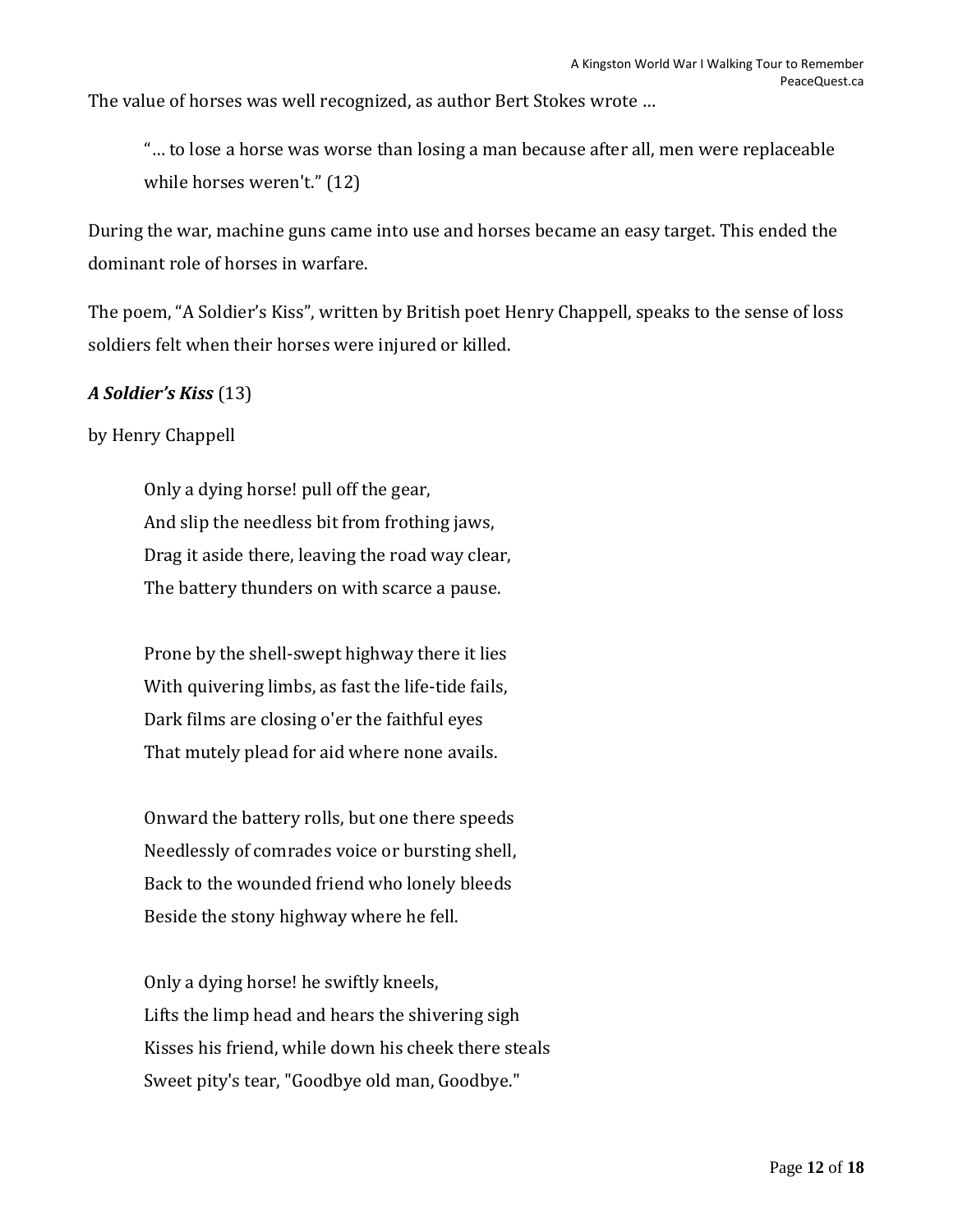No honours wait him, medal, badge or star, Though scarce could war a kindlier deed unfold; He bears within his breast, more precious far Beyond the gift of kings, a heart of gold.

## **Cross the street at Barrie and King Streets and turn to the right past the Murney Tower to the Cross of Sacrifice.**

## **Stop 9 The Cross of Sacrifice**

The Cross of Sacrifice was designed by British architect Sir Reginald Bloomfield in 1921 after much discussion about how to mark the burial places of British war dead in Europe.

## Bloomfield said:

"What I wanted to do in designing this Cross was to make it as abstract and impersonal as I could, to free it from any association of any particular style, and, above all, to keep clear of any sentimentalism of the Gothic. This was a man's war far too terrible for any fripperies, and I hoped to get within [the] range of the infinite in this symbol ..." (14)

Over 1,000 Crosses of Sacrifice, following Bloomfield's design, were placed in Commonwealth War Graves cemeteries around the world.

Unusually, a private group, *The Imperial Order of the Daughters of the Empire*, erected the Cross of Sacrifice here in 1925.

This Cross of Sacrifice is the site for Kingston's main November 11th Remembrance Day ceremony. The laying of wreaths starts early in the morning followed by an official service. Like Remembrance Day events across Canada, it is attended by veterans, current personnel in the Canadian Armed Forces, elected officials, other dignitaries, and citizens. A minute of silence is observed at 11 a.m. preceded by *The Last Post* and followed by *Reveille*.

**Retrace your steps and walk with the lake on your right back towards downtown, past the Murney Tower and the Newlands Pavilion to the Richardson Bath House, which is right along the lake.**

**Stop 10**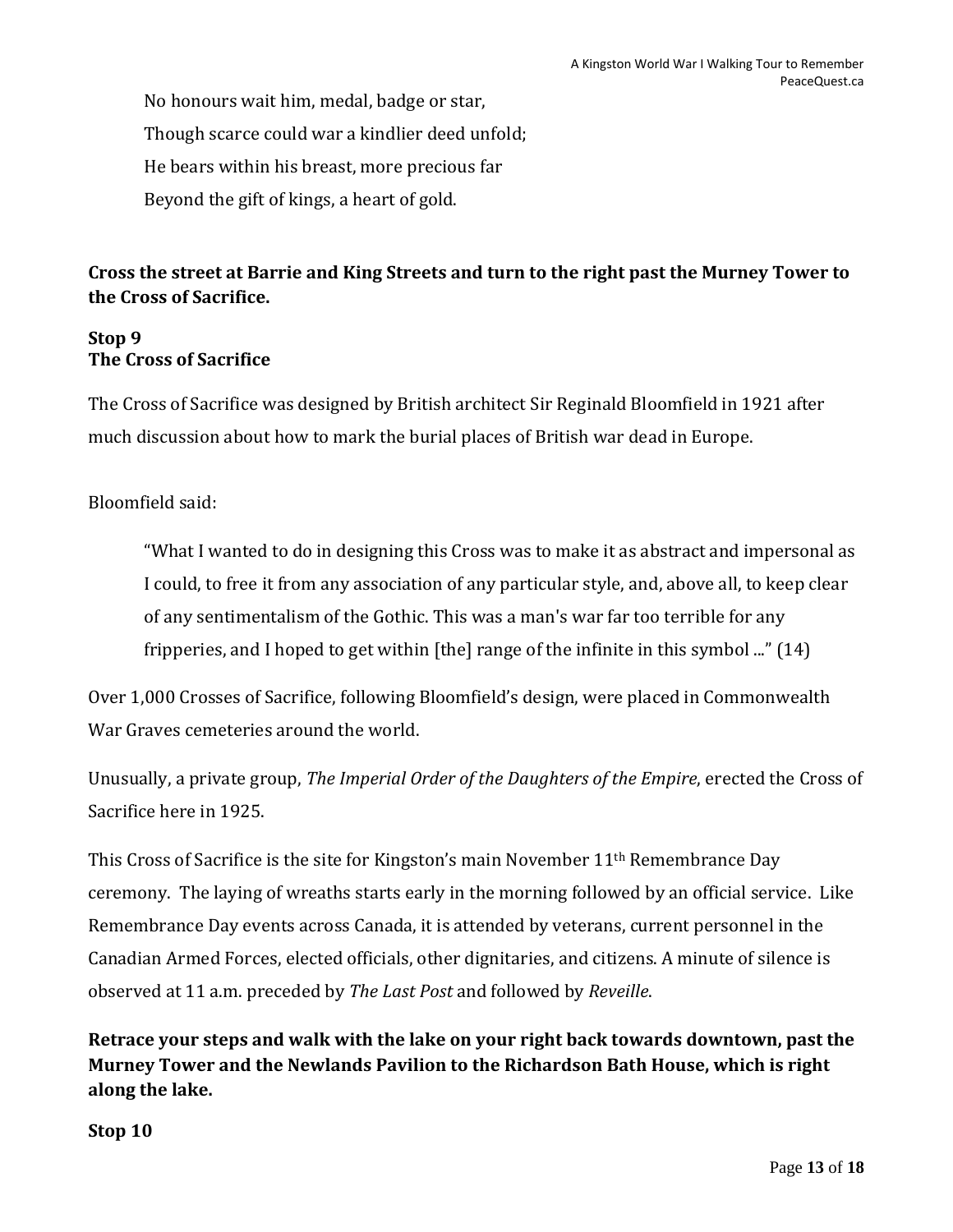### **Richardson Memorial Bath House**

This limestone building houses washrooms and change facilities to serve the Richardson Beach area, a popular swimming spot in the past, now being revitalized by the city of Kingston.

The Bath House was built in 1919 partly from a bequest in the will of Captain George Richardson, with equal contributions from his brother and sister, and the City of Kingston.

George Richardson was an excellent hockey player and a leader on the Queen's University hockey team and then on teams that played for the Stanley Cup. (15) He worked in his family's national grain shipping business and was a millionaire.

He answered the first call for volunteers, joining the [Canadian Expeditionary Force](https://en.wikipedia.org/wiki/Canadian_Expeditionary_Force) in September 1914. It was reported that when he left for war he had gold stashed in the heels of his boots in case of an emergency.

He was killed in 1916, going into no man's land to retrieve explosives that had been abandoned during a foiled night-time action.

It was said that he was "a man who never gave a command he would not himself have executed willingly." (16) His life ended at 29.

A newspaper report on the opening of the bath house began:

"With simple ceremony the magnificent limestone bathing house at Macdonald Park, which is dedicated to the memory of the late Captain George T. Richardson, was formally handed over to the custody of the city before a large assemblage on Tuesday evening.

The edifice is a bequest to the children of Kingston from the deceased officer, and in presenting the key to His Worship Mayor Newman, James Richardson stated that it was intended for the free use of the citizens. He expressed the pleasure it gave to him to present the building on behalf of the Richardson estate and trusted that it would conduce to the health and happiness of Kingstonians." (17)

The gift gave people a place to enjoy in times of peace.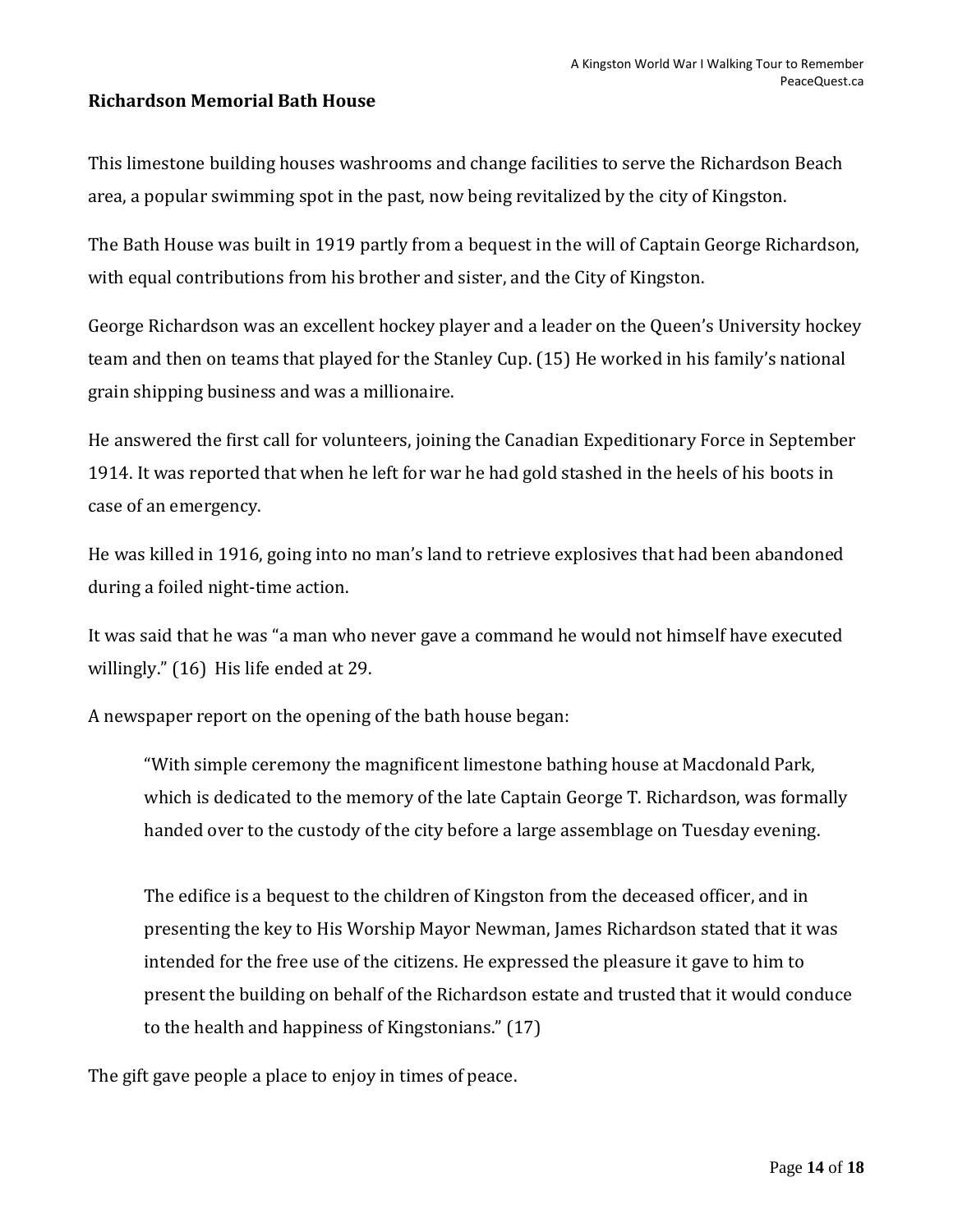His will also directed that funds be provided to the families of Kingston men under his command who died or were permanently injured during the war and left their families in need.

## **With your back to the lake, walk to King Street and turn right to return to downtown. At West Street, turn right and go along Ontario Street, going parallel to the water until you arrive at the Royal Canadian Navy Memorial, in between Lower Union and Gore Streets.**

## **Stop 11 The Royal Canadian Navy Memorial**

There are memorials for the infantry, the air force, the artillery, and now you are at a memorial in the shape of a ship's prow, with an anchor on top – a tribute to seafarers.

This memorial is dedicated to "the men and women of the Royal Canadian Navy and Merchant Marine who served their country in war and peace."

Canada did not have a navy until 1910, a few years before the start of World War I. When the war started in 1914, Canada had two ships – the HMCS Rainbow and the HMCS Niobe – with only 350 people serving in the navy. By the end of the war, 5,000 Canadians had enlisted in the Royal Canadian Navy and the fleet had more than 100 ships, including two submarines and many converted private yachts.

People in the Merchant Marine, however, were not considered to be part of the military. They were citizens working on transport ships which travelled to South America and the Caribbean for supplies, then taking them across the Atlantic to Britain. The ships were vulnerable to attacks especially from German U-boats.

The exact number of people in the Navy and Merchant Marine who lost their lives in the First World War is unknown.

**Continue walking along Ontario Street with the lake on your right for two blocks. When you get to William Street, turn left and cross the street. Go up one block to the corner of William and King Streets to the Frontenac Club Inn, which is on the south side of the street. Look for the plaque on the outside wall at the corner of the building.**

#### **Stop 12 Memorial to the Officers of the Frontenac Club**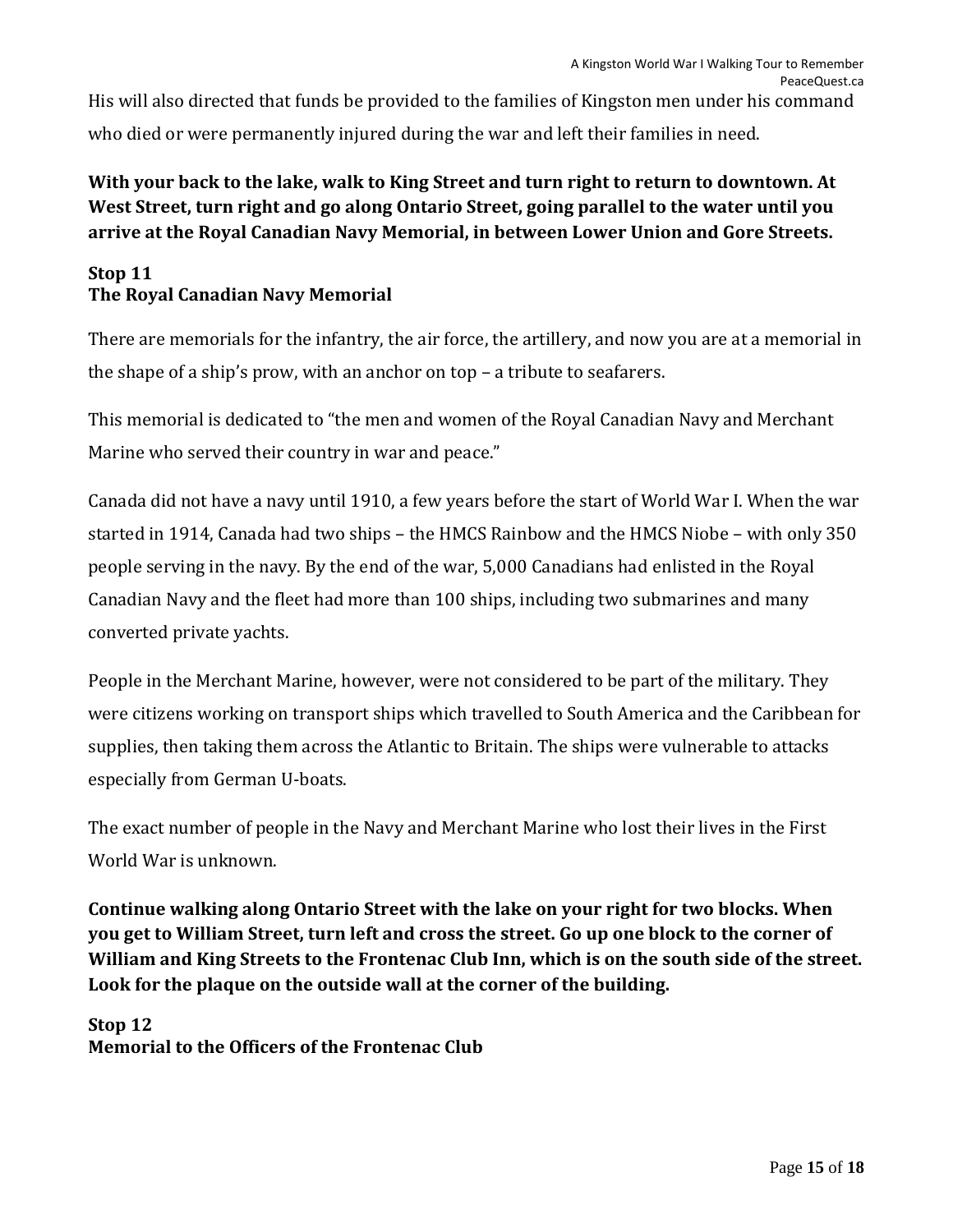Built in 1826 as a private home, this solid stone building became a bank and then, in 1908, was turned into a private gentlemen's club for influential Kingstonians including Queen's University faculty and Royal Military College faculty and military officers.

The plaque at the corner of the building was installed in 1919 to recognize 10 Frontenac Club members who lost their lives during the war. The youngest was 29, the oldest 58. Some died of war wounds; some from disease; one from an accident while on leave. They included a former mayor of Kingston, a doctor, engineer, French teacher, and a miner. (18)

As you have seen, the names of people who lost their lives fighting on the side of Britain and its allies during World War I are listed in a variety of places in Kingston – on memorial statues, in the foyers of places of worship, in schools, government offices, and private businesses. Their names are remembered.

What about the other casualties of war?

## **Turn right on to King Street and continue until you reach the square behind City Hall. Turn right and go back to the Tourist Information Office.**

#### **Final stop**

#### **The Tourist Information Office on Ontario and Market Streets**

This tour has taken you through the downtown streets of Kingston, past public spaces and the homes of families whose occupants left for war. Some returned. Some did not. The losses are recorded on the monuments that you visited today.

Do you think monuments make it easier for survivors to recover after war?

Are monuments a good way to be reminded of history and to share memories of the past?

Do monuments help us to commit to building peace?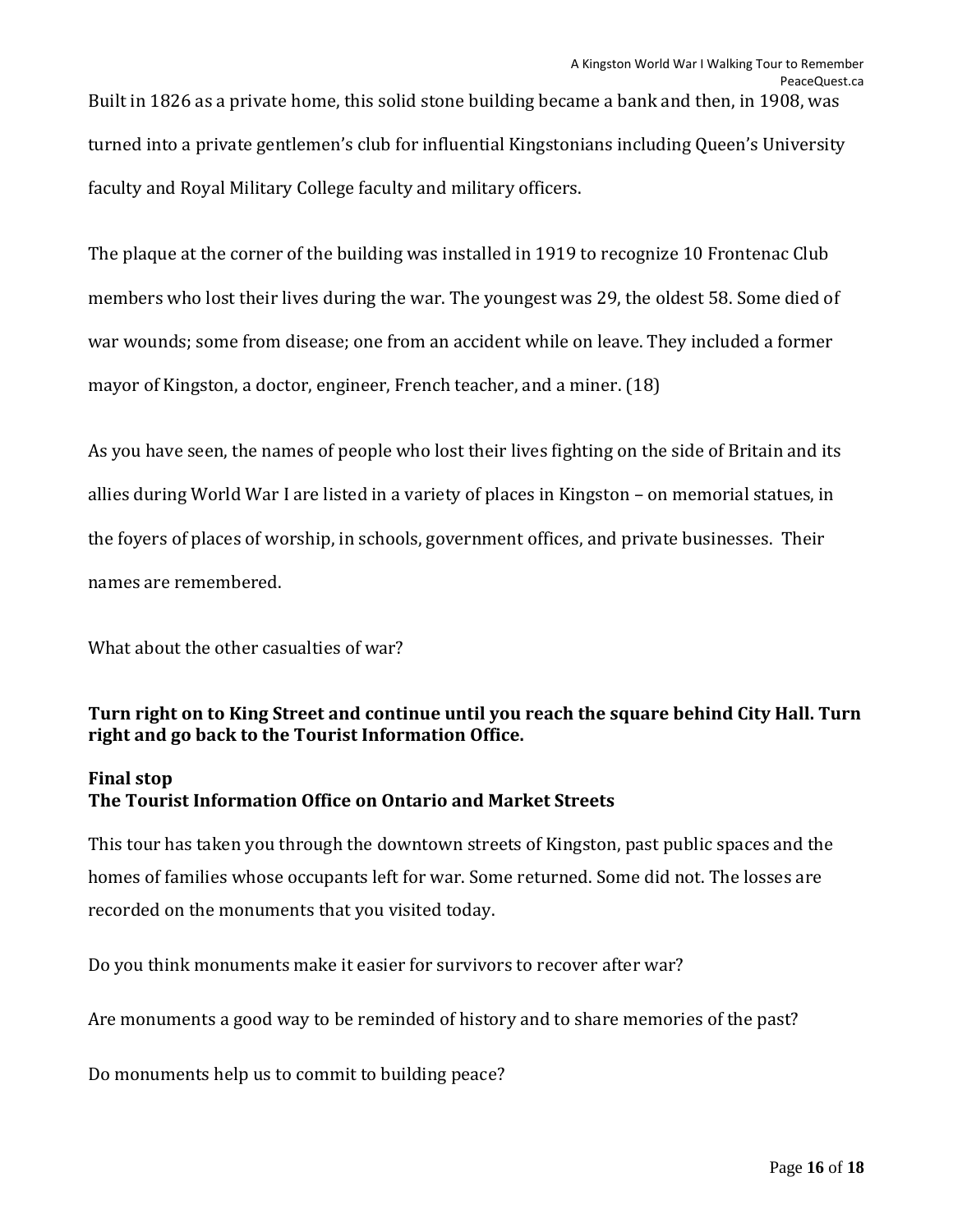John Buchan, an author and Governor General of Canada, who spent the war years working for the British War Propaganda Bureau and as a war correspondent to the Times, based in France, wrote:

"Every sane man must be a devotee of peace, for most of us, except the very young, have had some personal knowledge of the terrible consequences of war. Heaven forbid that I should minimize these terrors; the best guarantee of peace is that the world should remember them." (19)

Please take time to visit the PeaceQuest web site at [peacequest.ca.](http://peacequest.ca/)

Consider completing the White Square activity described on the Home Page …

In our quest for peace, we need to …

## **[Fade to music]**

# **Works Cited**

- 1. from collection of letters, John McCrae House, Guelph, Ontario; letter written on July 18, 1893 to Laura Kains, as cited in Wikipedia[, https://en.wikipedia.org/wiki/John\\_McCrae](https://en.wikipedia.org/wiki/John_McCrae)
- 2. *Daily British Whig*, August 14, 1914.
- 3. Cited by Ian MacKay and Jamie Swift, *The Vimy Trap,* p. 49 [from S.D. Chown, "My Life," manuscript biography, United Church Archives, Toronto, File 16-457, 85], Between the Lines Press, 2017.
- 4. Ibid., p. 52
- 5. Ibid., p. 52
- 6. Cited by Ian MacKay and Jamie Swift, *The Vimy Trap,* p. 52 [from Grace MacInnis, *J.S. Woodsworth: A Man to Remember* (Toronto: Macmillan, 1953), 104–5.]
- 7. Recording *I Didn't Raise My Boy to Be a Soldier* cited in Wikipedia, [https://en.wikipedia.org/wiki/I\\_Didn%27t\\_Raise\\_My\\_Boy\\_to\\_Be\\_a\\_Soldier](https://en.wikipedia.org/wiki/I_Didn%27t_Raise_My_Boy_to_Be_a_Soldier)